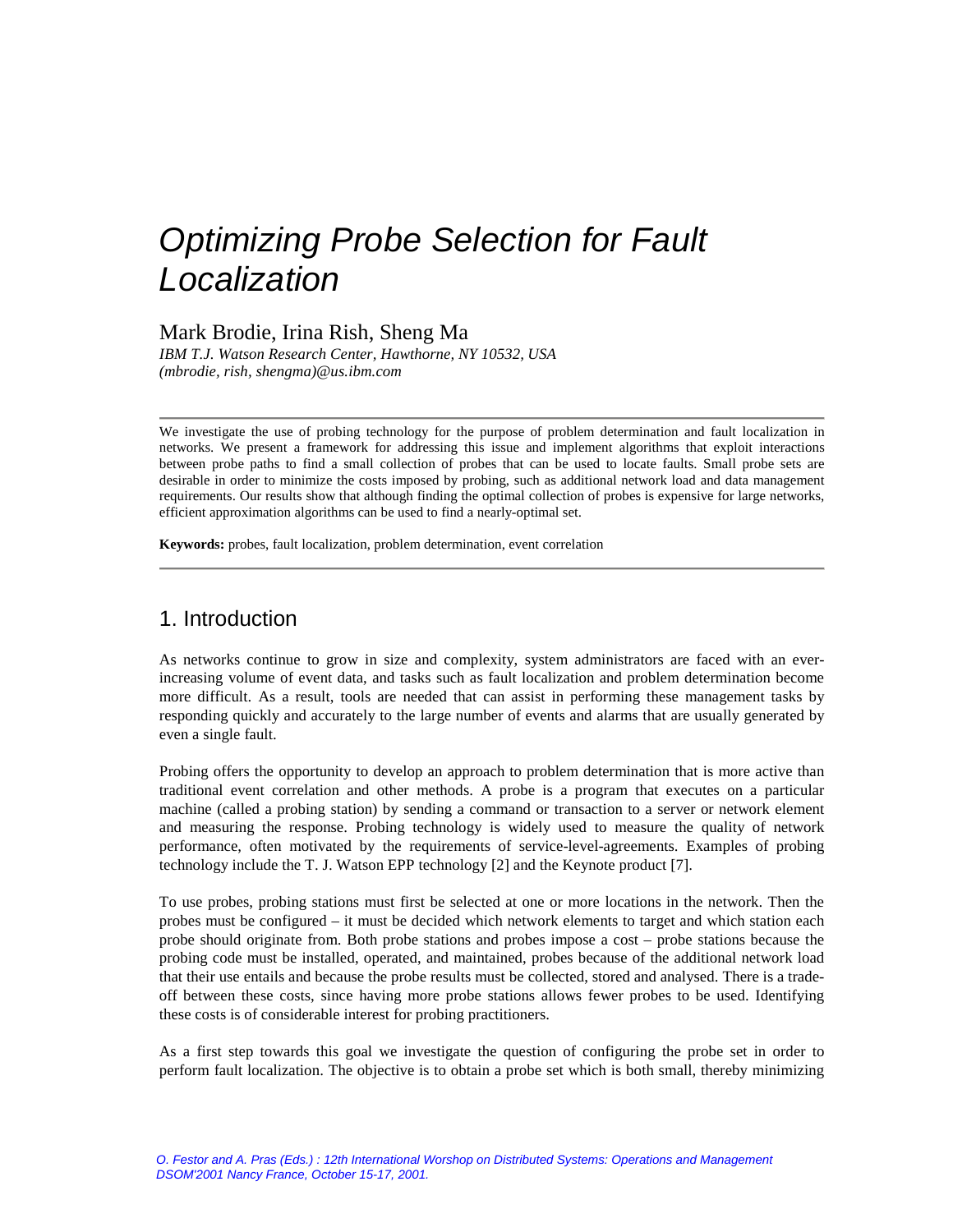probing costs, yet also provides wide coverage, in order to locate problems anywhere in the network. We describe a system architecture that provides a general framework for addressing this issue. Within this framework we present and implement various algorithms in order to determine the relationship between computational cost and the quality of the probe set that is obtained. Our results show that achieving the minimal probe set can be accurately approximated by fast, simple algorithms that scale well to large networks.

# 2. Approach

#### 2.1 Problem Formulation

Finding the minimal set of probes requires answering the following questions: (1) Which probes are available as "candidates" for use in a network? (2) Which faults can be successfully identified by a given set of probes? (3) What is the smallest number of probes that can identify the same collection of faults as a given set? Suppose the network has *n* nodes. Each probe is represented as a binary string of length *n*, where a 1 in position j denotes that the probe passes through node N<sub>i</sub>. This defines a **dependency matrix** D(i,j), where  $D(i,j)=1$  if probe  $P_i$  passes through node  $N_i$ ,  $D(i,j)=0$  otherwise. D is an *r*-by-*n* matrix, where *r* is the number of probes. (This formulation is motivated by the "coding" approach to event correlation suggested by [8].)

For example, consider the network in Figure 1. Suppose one probe is sent along the path  $N_1 > N_2 > N_5$ while another is sent along the path  $N_1$ -> $N_3$ -> $N_6$ . The resulting dependency matrix is shown to the right of the network (probes are indexed by their start and end nodes).



Figure 1: An Example Network and Dependency Matrix

Each probe that is sent out either returns successfully or fails to do so. If a probe is successful, then every node and link along its path must be up. Conversely, if a node or link is down then any probe passing through that node or link fails to return. Thus *r* probes result in a "signal" – a binary string of length *r*, each digit denoting whether or not that probe returned successfully. For example, if only  $N_2$  is down then  $P_{15}$  fails but  $P_{16}$  succeeds. Similarly if only N<sub>5</sub> is down then  $P_{15}$  fails but  $P_{16}$  succeeds. Thus these two failures result in the same signal, because their columns in the dependency matrix are identical. Any problem whose column in the dependency matrix is unique generates a unique signal and as a result can be unambiguously diagnosed.

We begin by considering the situation where only one node in the network can fail at any given time. (In Section 6.1 we discuss how to extend the dependency matrix to deal with multiple simultaneous failures.) In Figure 1, examining the columns of the dependency matrix shows that that a failure in node  $N_1$  can be uniquely diagnosed, because both probes fail and **no other** single node failure results in the same signal;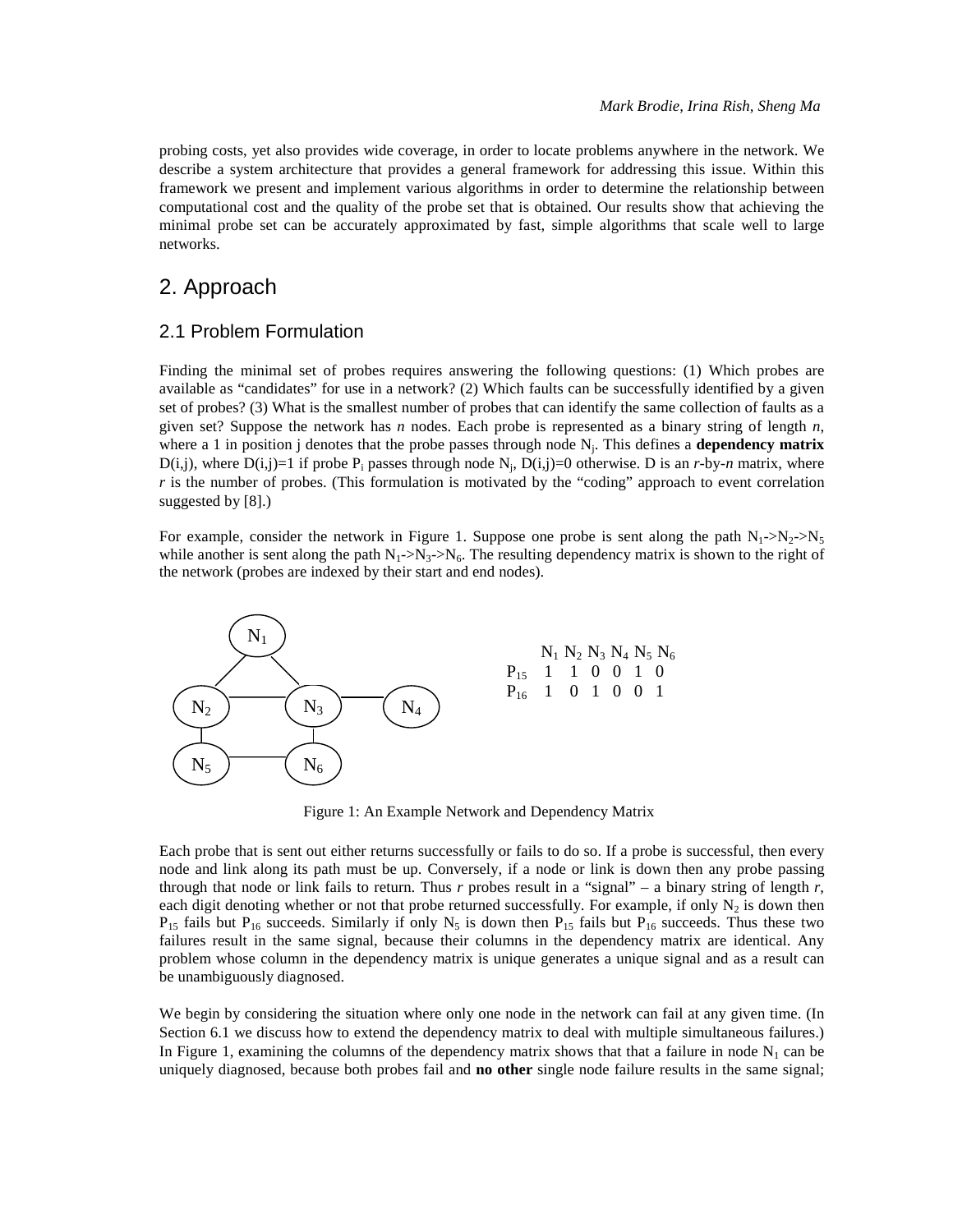$N_1$ 's column in the dependency matrix is unique. However, as explained above, a failure in  $N_2$  cannot be distinguished from a failure in  $N_5$ , and similarly a failure in  $N_3$  cannot be distinguished from a failure in  $N_6$ . Although  $N_4$ 's column is unique, a failure in  $N_4$  cannot be distinguished from no failure anywhere in the network, because there is no probe passing through  $N<sub>4</sub>$ . Adding an extra "node" whose column is all zeroes, representing no failure, avoids this technicality.

Thus a dependency matrix decomposes the network into a disjoint collection of nodes, where each group consists of the nodes whose columns are identical; i.e. each group contains those nodes whose failure cannot be distinguished from one another by the given set of probes. This defines the **diagnostic power** of a set of probes. For example, in Figure 1 the diagnostic power is the decomposition  $\{\{1\}, \{2,5\}, \{3,6\},\}$  $\{4,7\}$ , where index j represents node N<sub>i</sub> and N<sub>7</sub> is the extra "node" representing no failure anywhere in the network. A failure is diagnosable if and only if its group is a singleton set.

It is important to note that the network model is quite general. For example, layering can be accommodated: if a web-server depends on TCP/IP running which depends on the box being up, this can be modeled as a node for the box with a link to TCP/IP from the box and a further link from TCP/IP to the web-server. Thus nodes may represent applications and links dependencies between those applications. Similarly, a node may represent a sub-network of many nodes whose inter-connections are unknown. In this case probing will determine that the problem lies somewhere in that sub-network, at which point some form of local system management (perhaps including local probing) may be used to pinpoint the problem.

# *2.2 Architecture*

The system architecture is shown in Figure 2. First the candidate probes are identified and the dependency matrix and its diagnostic power are determined. Then a subset of the candidate probes is found with the same diagnostic power as the entire set. Various algorithms are available to compute this, depending on whether the minimal set of probes is required or if a non-minimal set is adequate.

The candidate probes may be provided as an input from an external source, such as a human expert, or they may be computed as a function of factors like the structure of the network, the location of the probe stations, the routing strategy, and so on. This is described in Section 3.1. The procedure for determining the diagnostic power of a set of probes is explained in Section 3.2. Given the dependency matrix, the algorithm for finding the minimal subset with the same diagnostic power is described in Section 3.3(i). Approximation algorithms which are much faster but are not guaranteed to find the exact minimal set are explored in Sections 3.3(ii) and 3.3(iii). The performance of all the algorithms is evaluated in section 4. The choice of algorithm may depend on a decision criterion which specifies the cost/optimality trade-off.

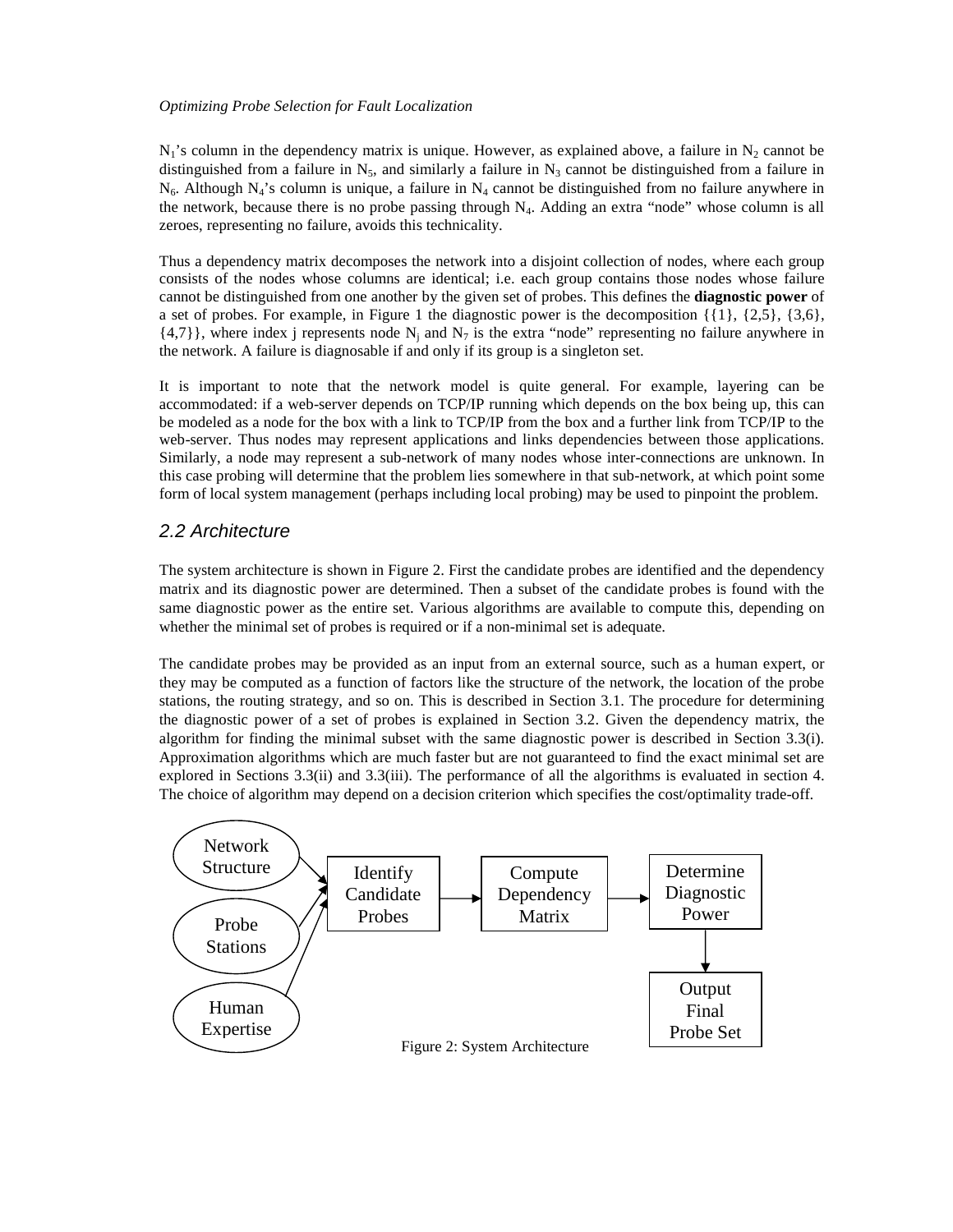# 3. Implementation

#### *3.1 Determining the Initial Probe Set*

It is important to point out that the architecture described above allows the set of candidate probes to be provided from whatever sources are available; for example a human expert may specify which probes are possible. However it may also be useful to compute the available probes from the network structure and the location of the probe stations.

We begin by selecting from the *n* nodes a subset of *k* nodes as the probe stations. In this work we do not address the question of how to select the probe stations, since they usually cannot be chosen to optimize the probing strategy; other considerations, such as gaining access to the machines, may be more important for choosing probe stations.

A probe can be sent to any node from any probe station. Thus the candidate set of probes could theoretically contain a probe for every possible route between every probe station and every node. In practice it cannot be guaranteed that a probe follows a particular path through the network, and thus routing strategies restrict the set of available probes; for example a probe may follow the shortest (i.e. least-cost) path through the network. This creates a candidate set of probes of size  $r=O(n)^1$ ; note that this set is sufficient to diagnose any single node being down because one can simply use one probe station and send a probe to every node.

As an example, in Figure 3, with  $N_1$  and  $N_4$  as probe stations, and weights of 1 on each link, the candidate probes in the case of shortest path routing are:



Figure 3: The Initial Probe Set

#### *3.2 Determining the Diagnostic Power of a Set of Probes*

Given a dependency matrix, the decomposition places all problems with the same column into the same group. Thus a naïve approach would compare each column with every other column. We can do better by proceeding row-by-row and computing the decomposition incrementally. The key is that adding a row (i.e. a probe) always results in a more extensive decomposition, because nodes in distinct groups remain distinguishable; an additional probe can only have the effect of distinguishing previously indistinguishable nodes. For example, recall the probe set and decomposition from Figure 1:

N<sub>1</sub> N<sub>2</sub> N<sub>3</sub> N<sub>4</sub> N<sub>5</sub> N<sub>6</sub> N<sub>7</sub>

 $\overline{a}$ 

<sup>&</sup>lt;sup>1</sup> To avoid repetitions, probes need only be considered from probe station *i* to probe station *j* if  $j > i$ . Thus the size of the initial probe set is actually exactly  $kn - k(k+1)/2$ .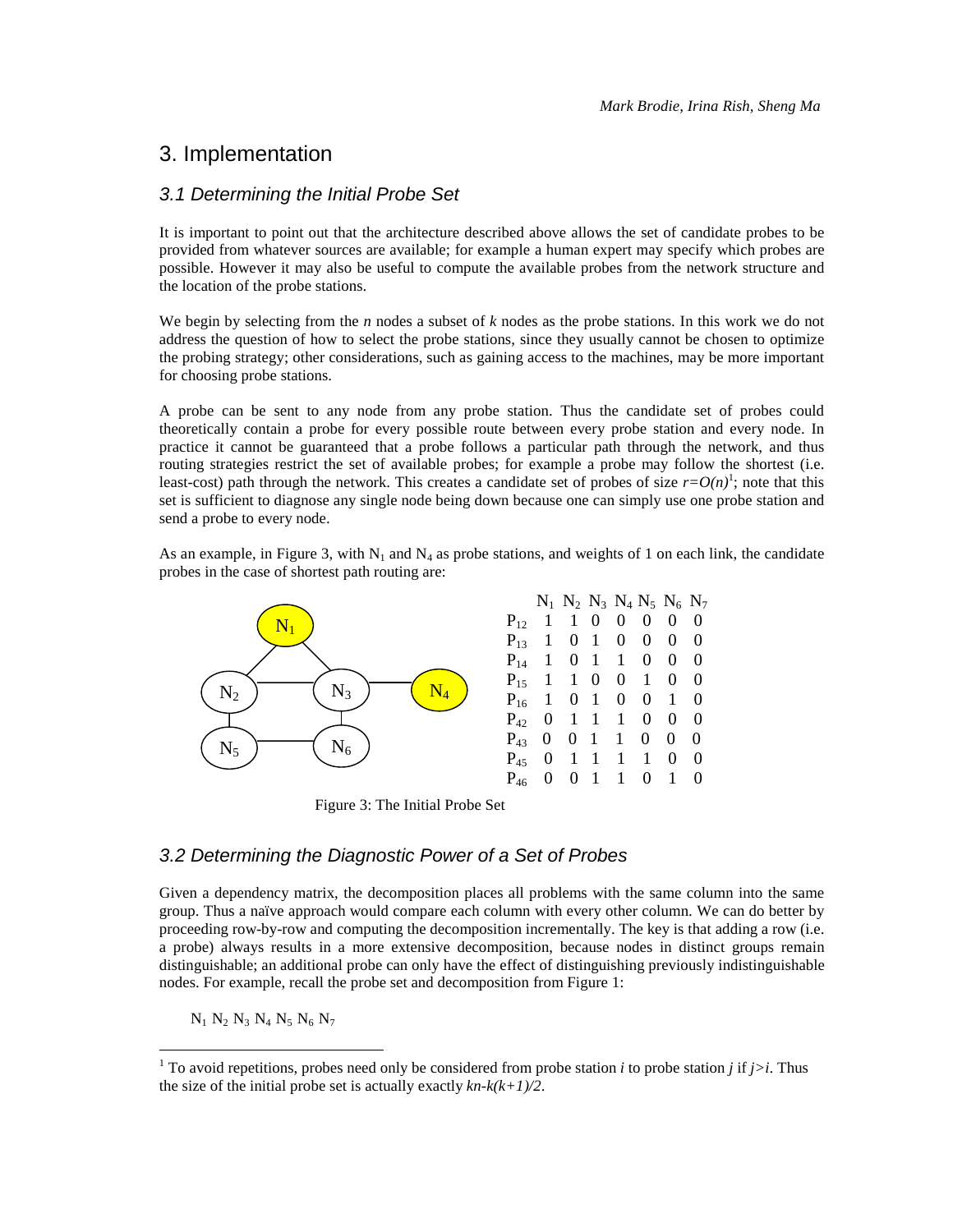| $P_{15}$ 1 1 0 0 1 0 0 |  |  |  |                                                        |
|------------------------|--|--|--|--------------------------------------------------------|
| $P_{16}$ 1 0 1 0 0 1 0 |  |  |  | Decomposition= $\{\{1\}, \{2,5\}, \{3,6\}, \{4,7\}\}\$ |

Suppose we add the probe  $N_4$ -> $N_3$ -> $N_2$ , giving the following dependency matrix:

|                        |  |  |  | $N_1 N_2 N_3 N_4 N_5 N_6 N_7$ |                                                                                       |
|------------------------|--|--|--|-------------------------------|---------------------------------------------------------------------------------------|
| $P_{15}$ 1 1 0 0 1 0 0 |  |  |  |                               |                                                                                       |
| $P_{16}$ 1 0 1 0 0 1 0 |  |  |  |                               |                                                                                       |
| $P_{42}$ 0 1 1 1 0 0 0 |  |  |  |                               | Decomposition={ $\{1\}$ , $\{2\}$ , $\{3\}$ , $\{4\}$ , $\{5\}$ , $\{6\}$ , $\{7\}$ } |

Since each column is unique, any single node failure among the 6 nodes can be uniquely diagnosed; for example a failure in N<sub>3</sub> is the only possible cause of probe  $P_{15}$  succeeding and probes  $P_{16}$  and  $P_{42}$  failing. Note that  $P_{42}$  achieved this decomposition by going through exactly one of the nodes in each group of the previous decomposition – it passed through N<sub>2</sub> but not N<sub>5</sub>, through N<sub>3</sub> but not N<sub>6</sub>, through N<sub>4</sub> (but not N<sub>7</sub> – no probe can pass through  $N<sub>7</sub>$  because it represents no failure anywhere in the network and doesn't actually exist as a node).

We should point out that if  $N_1$  were the only probe station, so that the initial probe set was restricted to only the first five probes given in Figure 3, no set of three probes could diagnose every single node failure. Having  $N_4$  available as a second probe station helps to reduce the number of probes needed.

Each additional probe decomposes every group of the current decomposition into two subgroups depending on which nodes the probe passes through. This process is repeated for each probe – each of the nodes remains grouped with precisely those nodes it has not yet been distinguished from. The algorithm, shown in Figure 4, terminates with the complete decomposition after considering each probe only once.

Input: Dependency matrix D. Output: Diagnostic Power of the Probe Set  $S_0 = \{1, 2, ..., n\}$ For i=1 to r For each set in  $S_{i-1}$ , create two subsets – one for those nodes j which the i<sup>th</sup> probe passes through  $(D(i,j)=1)$  and the other for those it does not pass through  $(D(i,j)=0)$  $S_i$  = collection of all nonempty subsets Output  $S_r$ 

Figure 4: Computing the Diagnostic Power of a Probe Set

As an illustrative example, consider the three probes shown above. Let  $S_0 = \{\{1,2, ..., 7\}\}\)$  be the initial decomposition. The first probe,  $P_{15}$ , passes through nodes  $N_1$ ,  $N_2$ , and  $N_5$ , inducing the decomposition  $S_1=\{\{1, 2, 5\}, \{3, 4, 6, 7\}\}\.$  Now consider the second probe,  $P_{16}$ , which passes through N<sub>1</sub>, N<sub>3</sub> and N<sub>6</sub>. The next decomposition is computed by traversing each group in  $S<sub>1</sub>$ , creating sub-groups for those nodes which P<sub>16</sub> does and does not pass through; this yields  $S_2 = \{\{1\}, \{2,5\}, \{3,6\}, \{4,7\}\}\$ . Now traverse  $S_2$  with the third probe,  $P_{42}$ , (passing through N<sub>2</sub>, N<sub>3</sub> and N<sub>4</sub>) yielding S<sub>3</sub>={{1},{2},{3},{4},{5},{6},{7}}. The successive decompositions can be efficiently computed using linked lists.

#### *3.3 Finding the Minimal Set of Probes*

We now investigate the question of finding the minimal set of probes that has the same diagnostic power as a given set. For example, we have seen that the initial set of nine probes for the six-node network in Figure 3 has a subset of only three probes that suffices to diagnose any single node being down. Clearly the minimal set of probes may not be unique, although the minimal number of probes is.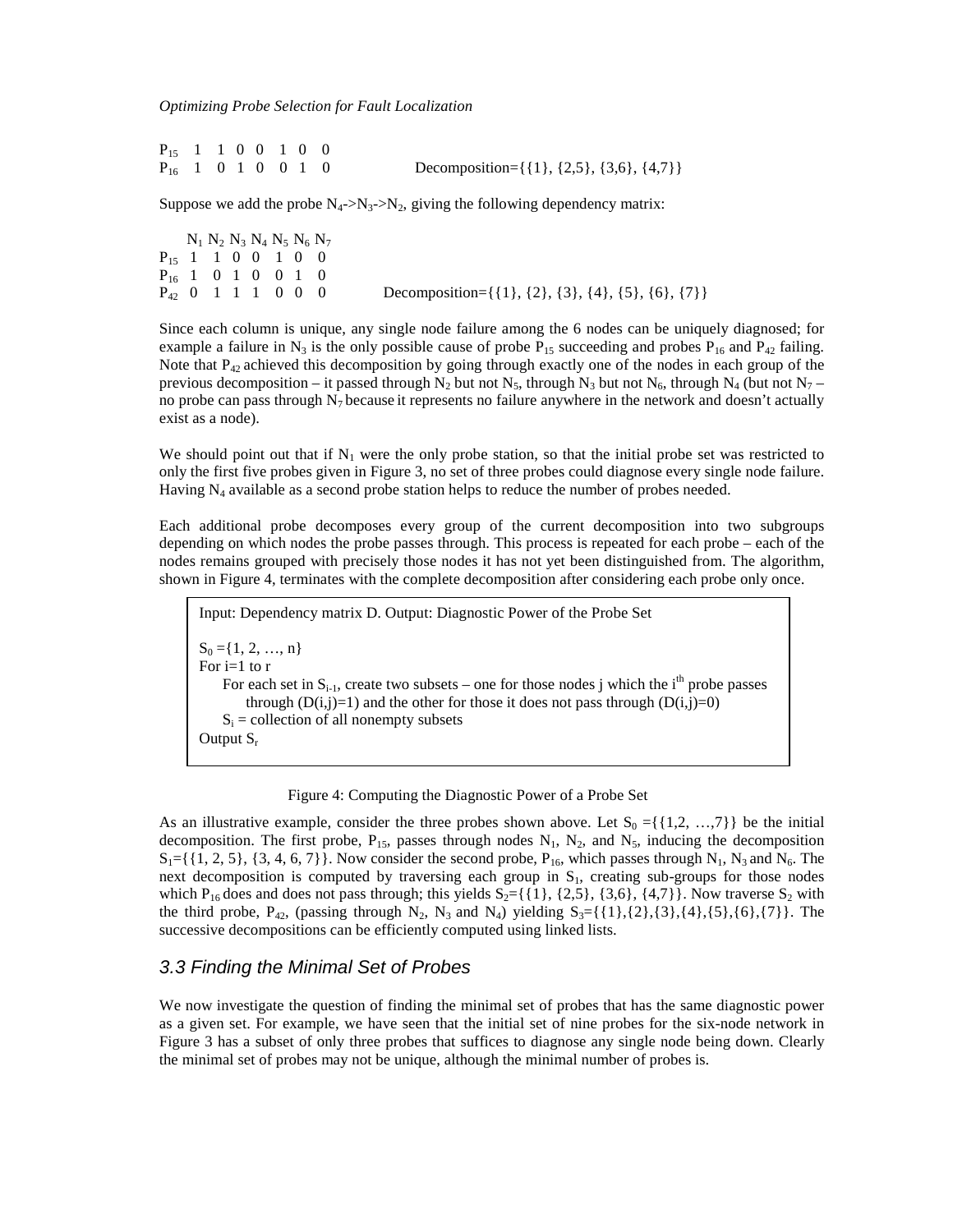In general, one probe station and *n* probes are needed to locate any single down node, because a probe can be sent to every node. However in many situations far fewer probes may suffice. Because *r* probes generate 2<sup>*r*</sup> possible signals (one of which corresponds to the case that there is no failure), in the ideal situation only  $log(n)+1$  probes are needed to locate a single failure in any of *n* nodes. However this is only achievable if all the necessary links exist in the network and it is possible to guarantee that a probe follows a pre-specified path. In the case of shortest-path routing with an arbitrary network structure, the minimal number of probes may lie anywhere between  $log(n)+1$  and *n*; the exact value depends on the network structure and the location of the probe stations. We expect that the size of the minimal set should decrease as more probe stations are added – this is confirmed in Section 4.

We examine three algorithms for finding the minimal probe set: an exponential time exhaustive search and two approximation algorithms – one requiring linear time and the other quadratic time. Estimation of their computational complexity ignores sub-processes that are common to them all, for example, finding the shortest paths in the network, and determining the diagnostic power of a probe set. An experimental comparison of the algorithms is presented in Section 4.

#### *(i) Exhaustive Search*

The minimal set can of course be found by exhaustive search. Not every probe subset of size between *log(n)+1* and *n* need be considered. Since a node can only be diagnosed if there is at least one probe passing through it, probes can be added incrementally in all feasible combinations until the minimal set is reached.

Let Probes(j) denote the set of probes passing through  $N_i$ , and S x T denote all subsets with one element from S and a distinct element from T.  $S_i = Probes(1)$  x Probes(2) ... Probes(i) is a set of subsets, each of size i, such that the minimal set must be a superset of at least one of them. Hence, if *min* is the true size of the minimal set, then S*min* contains this set (and all other minimal sets). Thus the minimal set can be found by checking each subset in  $S_i$  for successive i until one is found with the same diagnostic power as the original probe set; this occurs when i=*min*.

The exhaustive search algorithm is given in Figure 5. To estimate its computational complexity, note that each node has at least *k* distinct probes through it, so S*min* contains at least *k min* subsets which may need to be considered before the algorithm terminates; this gives a computational complexity of  $k^n$  in the worst case. This is clearly prohibitive unless the network is quite small.

Input: Dependency matrix D. Output: Probe Set of Minimal Size Compute the diagnostic power DP induced by D  $S_1 =$ Probes(1) While no subset in  $S_k$  has diagnostic power DP  $S_{k+1}=S_k$  x Probes(k) Output the subset with diagnostic power DP

#### Figure 5: Exhaustive Search (Exponential Time)

We now consider two approximation algorithms that heuristically attempt to find the minimum set but are not guaranteed to do so.

#### *(ii) Subtractive Search*

Subtractive search starts with the initial set of r probes, considers each probe in turn, and discards it if it is not needed; i.e. if the diagnostic power remains the same even if it is dropped from the probe set. This process terminates in a subset with the same diagnostic power as the original set but which may not necessarily be of minimal size. The running time is linear in the size of the original probe set, because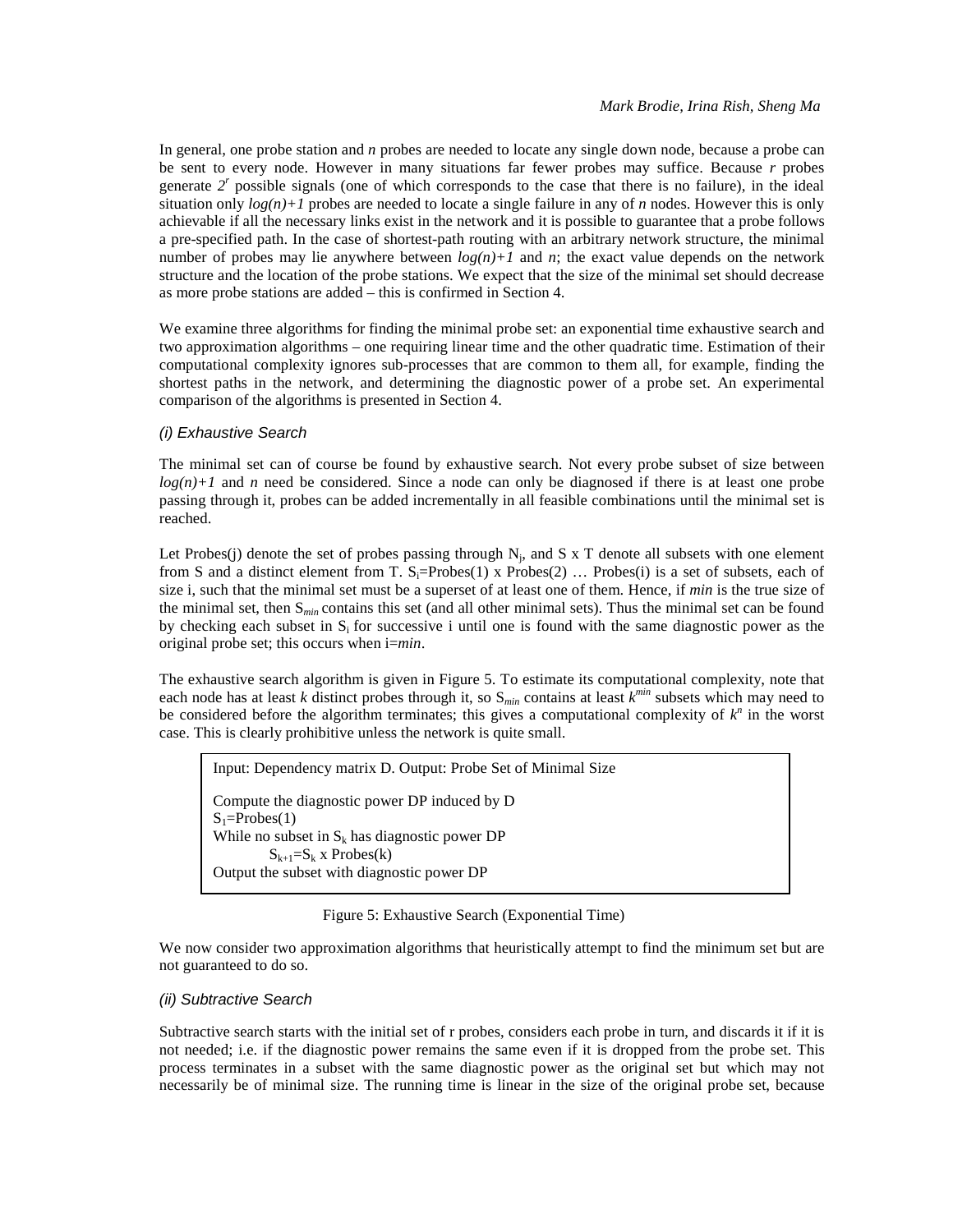each probe is considered only once; this gives a computational complexity of  $O(r)$ , which is  $O(n)$  if  $r=O(n)$ , as in Section 3.1.

Input: Dependency matrix D. Output: Probe Set (possibly non-minimal size) Compute the diagnostic power DP induced by D  $S = {P_1, P_2, ..., P_r}$  ( $P_i$  is the i<sup>th</sup> row of D) For  $i=1$  to  $r$ If  $S \setminus \{P_i\}$  has diagnostic power DP, then  $S = S \setminus \{P_i\}$ Output S

#### Figure 6: Subtractive Search (Linear Time)

The order of the initial probe set is quite important for the performance of this algorithm. If the probes are ordered by probe station, the algorithm will remove all the probes until the last *n* (all of which are from the last probe station), since these suffice to diagnose any node. This reduces the opportunity of exploiting probes from different probe stations. The size of the probe set can be reduced by randomly ordering the initial probe set, or ordering it by target node.

#### *(iii) Additive (Greedy) Search*

Another approach is a greedy search algorithm where at each step we add the probe that results in the "most informative" decomposition. For example, suppose probe set  $P_1$  induces the decomposition  $S_1=\{\{1,2\},\{3,4\}\}\$  while probe set P<sub>2</sub> induces the decomposition  $S_2=\{\{1\},\{2,3,4\}\}\$ . Although P<sub>2</sub> can uniquely diagnose one of the nodes and  $P_1$  cannot, it is possible to add just a single probe to  $P_1$  and thereby diagnose all the nodes, whereas at least two additional probes must be added to  $P_2$  before all the nodes can be diagnosed. Therefore  $S_1$  is a more "informative" decomposition than  $S_2$ .

A decomposition S is a collection of groups of indistinguishable nodes with  $n_i$  nodes in the  $i<sup>th</sup>$  group. If a node is in the *i th* group, at least *log(ni)* additional probes are needed to uniquely diagnose the node. Since a random node lies in the  $i<sup>th</sup>$  group with probability  $n/n$ , the average number of additional probes needed to uniquely diagnose all the nodes is  $H(S) = \sum_i (n_i/n) \log(n_i)$  and measures the "uncertainty" induced by the decomposition S. (In information theory terms, if  $X = \{1, ..., n\}$  is the variable denoting the node, and  $D=\{1, ..., k\}$  is the variable denoting which group contains the node, then H(S) is the conditional entropy H(X|D) [1]. This assumes that failures are equally likely in any node. If this is not the case prior knowledge about the likelihood of different types of failures can be incorporated into the measure.)

The additive algorithm is shown in Figure 7. It starts with the empty set and repeatedly adds the probe which gives the most informative decomposition. This algorithm also finds a probe set with the same diagnostic power as the original set but which is not necessarily minimal. The running time of this algorithm is quadratic in *r*, the size of the original probe set, because at each step the information content of the decomposition induced by each of the remaining probes must be computed. This gives a computational complexity of  $O(n^2)$  if  $r = O(n)$ , as in Section 3.1.

Input: Dependency matrix D. Output: Probe Set (possibly non-minimal size) Compute the diagnostic power DP induced by D;  $S = \emptyset$ ; While S does not have diagnostic power DP For each probe P not in S compute H(decomposition induced by S∪P)  $S=S\cup P_m$ , where  $P_m$  is the probe with minimum H value Output S

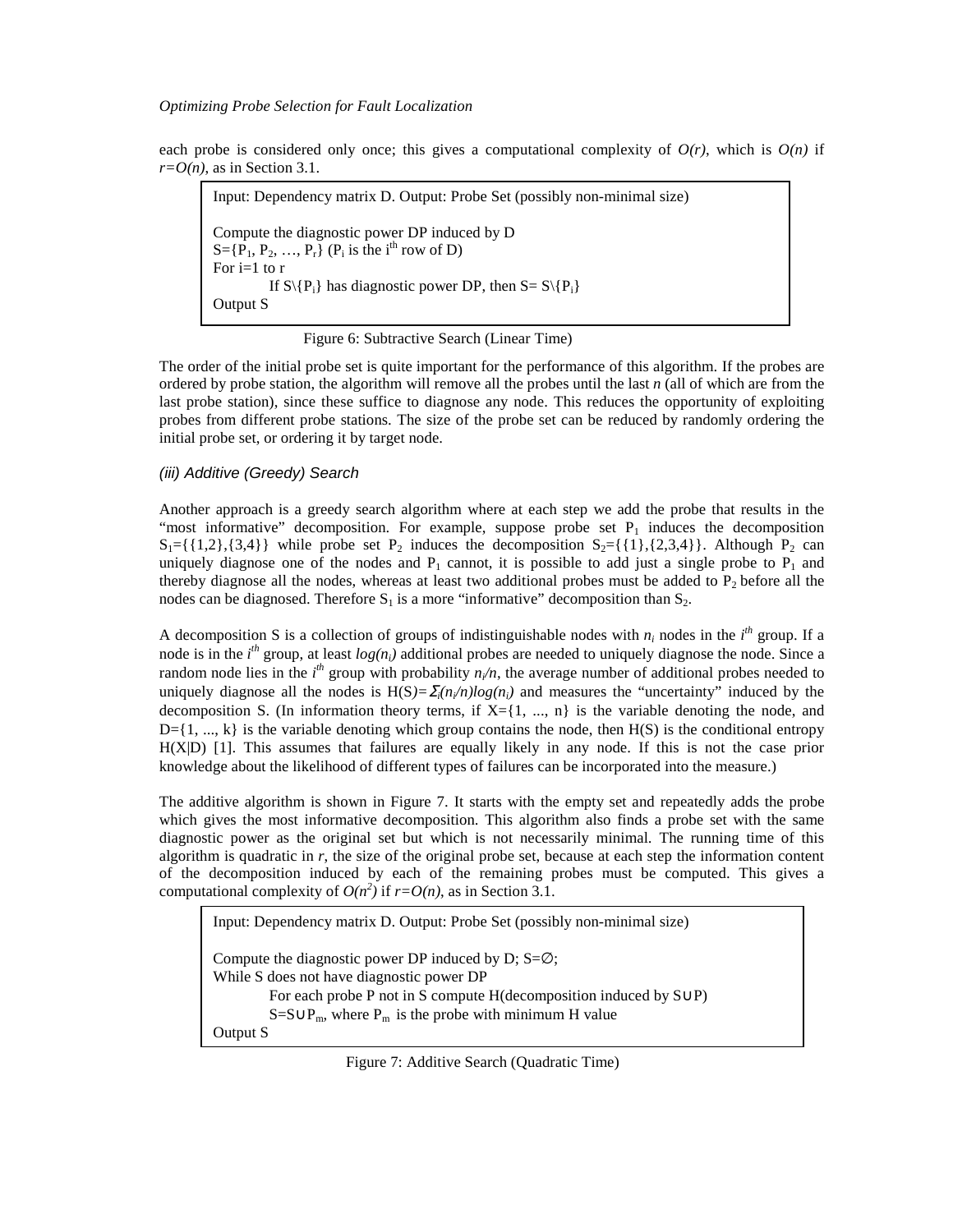# 4. Experiments

This section investigates experimentally both the general behavior of the minimum set size and how the two approximation algorithms compare with exhaustive search in computing the probe set. The main result is that the approximation algorithms find a probe set which is very close to the true minimum set size, and can be effectively used on large networks where exhaustive search is impractical.

# *4.1 Setup*

For each network size *n*, we generate a network with *n* nodes by randomly connecting each node to four other nodes. Each link is then given a randomly generated weight, to reflect network load. The probe stations are selected randomly. One probe is generated from each probe station to every node using shortest-path routing. The three algorithms described in Section 3.3 are then implemented. This process is repeated ten times for each network size and the results averaged.

### *4.2 Results*

#### *(i) Probe Set Size*

Figure 8 shows the case of three probe stations. The size of the probe set found by all the algorithms lies between  $log(n)+1$  and *n*, as expected. The minimal size is always larger than the theoretical lower bound of  $log(n)+1$ , for two reasons: (1) The networks are not very dense; since each node is linked to four other nodes, the number of edges increases only linearly with network size. Thus many probe paths are simply not possible. (2) Since the probes follow the least-cost path from probe station to node, the probe paths tend to be short, passing through few nodes. This reduces the opportunities for exploiting interactions between probe paths.



Figure 8: Three Algorithms for Computing Probe Sets

The results also show that the approximation algorithms perform well; the size of the probe set is much closer to the true minimum than to the upper bound. Figure 9 illustrates the performance of these algorithms on larger networks for which exhaustive search is not feasible. The quadratic-time algorithm slightly outperforms the linear-time algorithm, but its computational cost is higher. An alternative approach is to run the linear-time algorithm many times with different initial orderings and take the best result.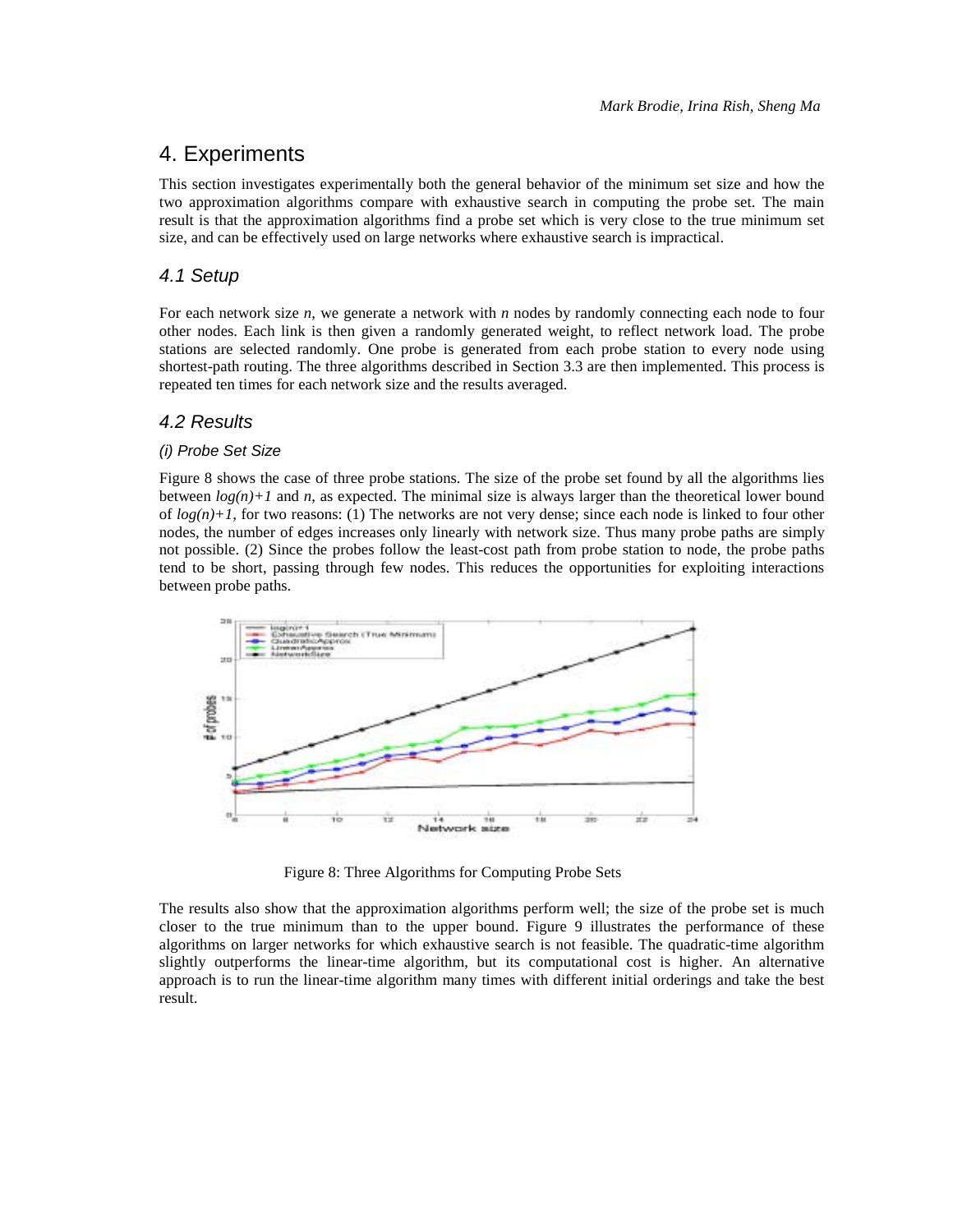

Figure 9: Approximation Algorithms - Large Networks

#### *(ii) Number of Probe Stations*

Although it is sufficient to have just one probe station, the interactions between probe paths increase if probe stations are added, and so the minimal probe set size decreases. Figure 10 shows the average true minimum set size for one, two, and three randomly placed probe stations. This confirms that adding probe stations reduces the network load imposed by probing. However additional probe stations can be quite expensive, and the process may soon reach a point of diminishing returns where the cost of an additional probe station exceeds the benefit gained by reducing the size of the probe set.



Figure 10: Increasing the number of Probe Stations decreases the number of Probes needed

# 5. Related Work

The formulation of problem diagnosis as a "decoding" problem, where "problem events" are decoded from "symptom events", was first proposed by [8]. In our framework, the result of a probe constitutes a "symptom event", while a node failure is a "problem event". However, beyond this conceptual similarity, the two approaches are quite different. The major difference is that we use an active probing approach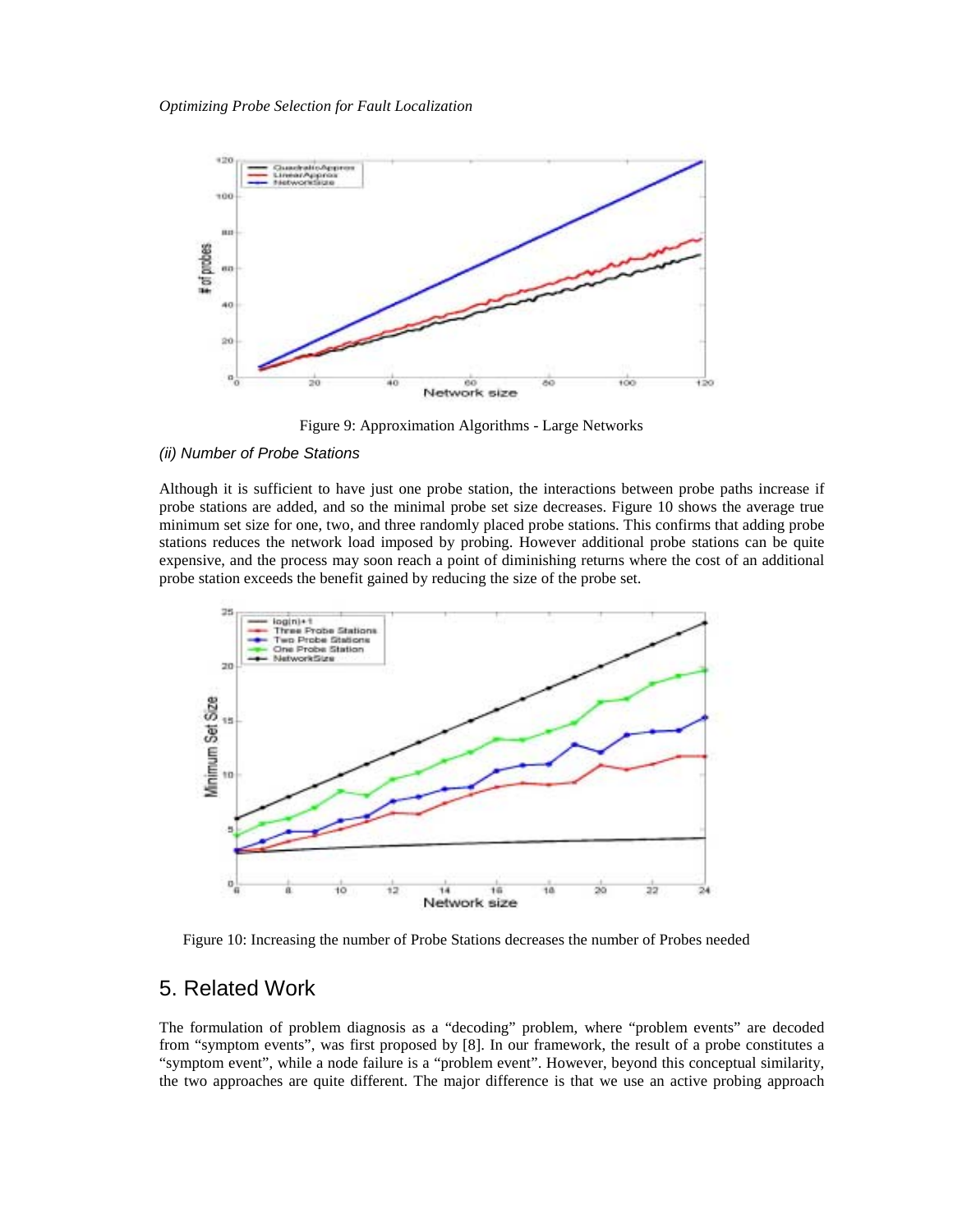versus a "passive" analysis of symptom events: namely [8] selects codebooks (a combination of symptoms encoding particular problems) from a specified set of symptoms, while we actively construct those symptoms (probes), a much more flexible approach. Another important difference is that [8] lacks a detailed discussion of efficient algorithms for constructing optimal codebooks; they mention only a greedy pruning algorithm. For more detail on event correlation see also [9] and [3].

Other approaches to fault diagnosis in communication networks and distributed computer systems have been presented during the past decade. For example, Bayesian networks [5] and other probabilistic dependency models [6] can be used to encode dependencies between network objects; another approach is statistical learning to detect deviations from the normal behavior of the network [4].

The approach in [6] uses a graph model in which the prior and conditional probabilities of node failures are given and the objective is to find the most likely explanation of a collection of alarms. It is shown that the problem is NP-hard and a polynomial-time approximation algorithm is given; the performance of this algorithm can be improved by assuming that the probabilities of node failure are independent of one another. Using the dependency matrix formulation enables us to take a more straightforward approach which does not require searching the space of possible explanations for a set of alarms. Using this approach probe sets can be found which are constructed to locate precisely those problems one is interested in detecting.

A decision-theoretic approach using Bayesian networks is presented in [5]. The goal is to find the minimum-cost diagnosis of problems occurring in a network. Dependencies between a problem and its possible causes and symptoms are represented using Bayesian networks, which are manually constructed for each problem, and probabilities are assigned using expert knowledge. The goal is to minimize the total cost of tests needed to diagnose a fault; a single fault at a time is assumed. This approach may become intractable in large networks due to the NP-hardness of inference in Bayesian networks; also, considering more than one fault at a time leads to an exponential increase in complexity. Therefore, approximation methods as proposed in this paper will be needed in practical applications that involve a large number of dependent components.

# 6. Extensions

### *6.1 Multiple Simultaneous Failures*

In this section the assumption that only one node in the network may fail at any given time is relaxed. The general approach remains the same; for each potential problem there is a column in the dependency matrix that represents the probe signal resulting from the occurrence of that problem. These columns can be computed directly from the columns for single nodes. Given a candidate set of probes, the optimal subset or approximations of it can be found as before.

For example consider again the three probes from section 3.2:

 $N_1 N_2 N_3 N_4 N_5 N_6 N_7$ P<sub>16</sub> 1 1 0 0 1 0 0 P15 1 0 1 0 0 1 0 P42 0 1 1 1 0 0 0

Suppose we would also like to diagnose the simultaneous failure of nodes  $N_1$  and  $N_4$ . We simply add a new column to the dependency matrix, denoted by  $N_{14}$ , which is easily computed by "Or"-ing together the columns for the individual nodes, since a probe might pass through either member of a pair. This gives the dependency matrix shown below: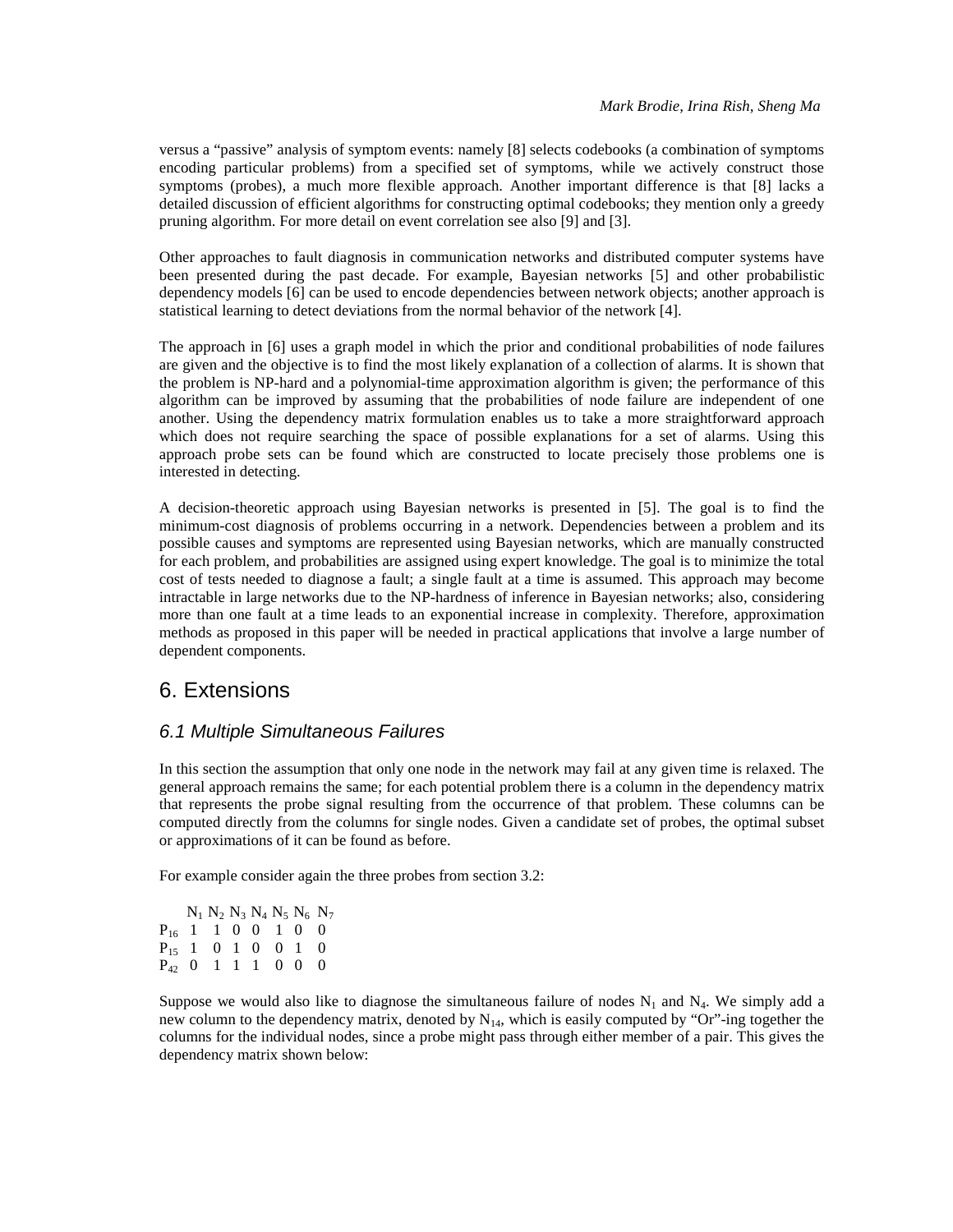|  |  |  | $N_1 N_2 N_3 N_4 N_5 N_6 N_{14} N_7$ |  |
|--|--|--|--------------------------------------|--|
|  |  |  | $P_{16}$ 1 1 0 0 1 0 1 0             |  |
|  |  |  | $P_{15}$ 1 0 1 0 0 1 1 0             |  |
|  |  |  | $P_{42}$ 0 1 1 1 0 0 1 0             |  |

Since each column is unique, all the problems can be diagnosed. This procedure can be generalized to detect the simultaneous failure of any subset of nodes.

Clearly the number of probe stations and candidate probes may need to be increased to allow any possible problem to be diagnosed. For example, to diagnose the simultaneous failure of every possible pair of nodes will generally require a number of probes quadratic in the number of nodes, every triple of nodes will require a cubic number of probes, and so on. If any possible subset of nodes may fail simultaneously the number of candidate probes will be exponential in the number of nodes; this is a consequence of the inherent complexity of the task of fault localization. Whatever the candidate probe set is, the algorithms described above can be used to find smaller probe sets with the same diagnostic power as the given set.

### *6.2 Dealing with Uncertainty*

In this paper we have assumed that the probe signal is received correctly; no data in the network is lost or spuriously altered. If network errors are possible then we require that the distance between probe signals (the codebook "radius" in the terminology of [8]) is larger than a single bit, thereby providing robustness to noise and lost packets. Dynamic network routing is another source of uncertainty, since the path probes through the network may not be known accurately. Other changes to the network may occur; for example nodes and links are continually being added, removed, and reconfigured. For these reasons the dependency matrix may need to be regularly updated. Although our initial results are promising, much work remains to be done to extend the technique to deal with the uncertainties and complex changes that occur in real networks.

# *6.3 Adaptive Probing*

Finally, we should note that in this work we have not considered **adaptive** probing, where the decision of which probes to send depends on the result of earlier probes; instead we have treated probe scheduling as a planning step where the entire probe set is selected before the probes are sent. Adaptive probing creates the possibility of using an intelligent probing strategy that adjusts the probe set dynamically in response to the state of the network. This adaptive probing scenario is an additional challenge for future work.

# 7. Conclusion

Using probing technology for the purposes of fault localization requires that the number of probes be kept small, in order to avoid excessive increases in network load. In this paper we have proposed a framework in which this can be done by exploiting interactions among the paths traversed by the probes. However, finding the smallest number of probes that can diagnose a particular set of problems is computationally expensive for large networks. In this paper we have shown that approximation algorithms can be used to find small probe sets that are very close to the optimal size and still suffice for problem diagnosis. These approximation algorithms enable system managers to select their own trade-off between the computational cost and increased network load required by effective fault localization. Probing provides a flexible approach to fault localization because of the control that can be exercised in the process of probe selection.

# 8. References